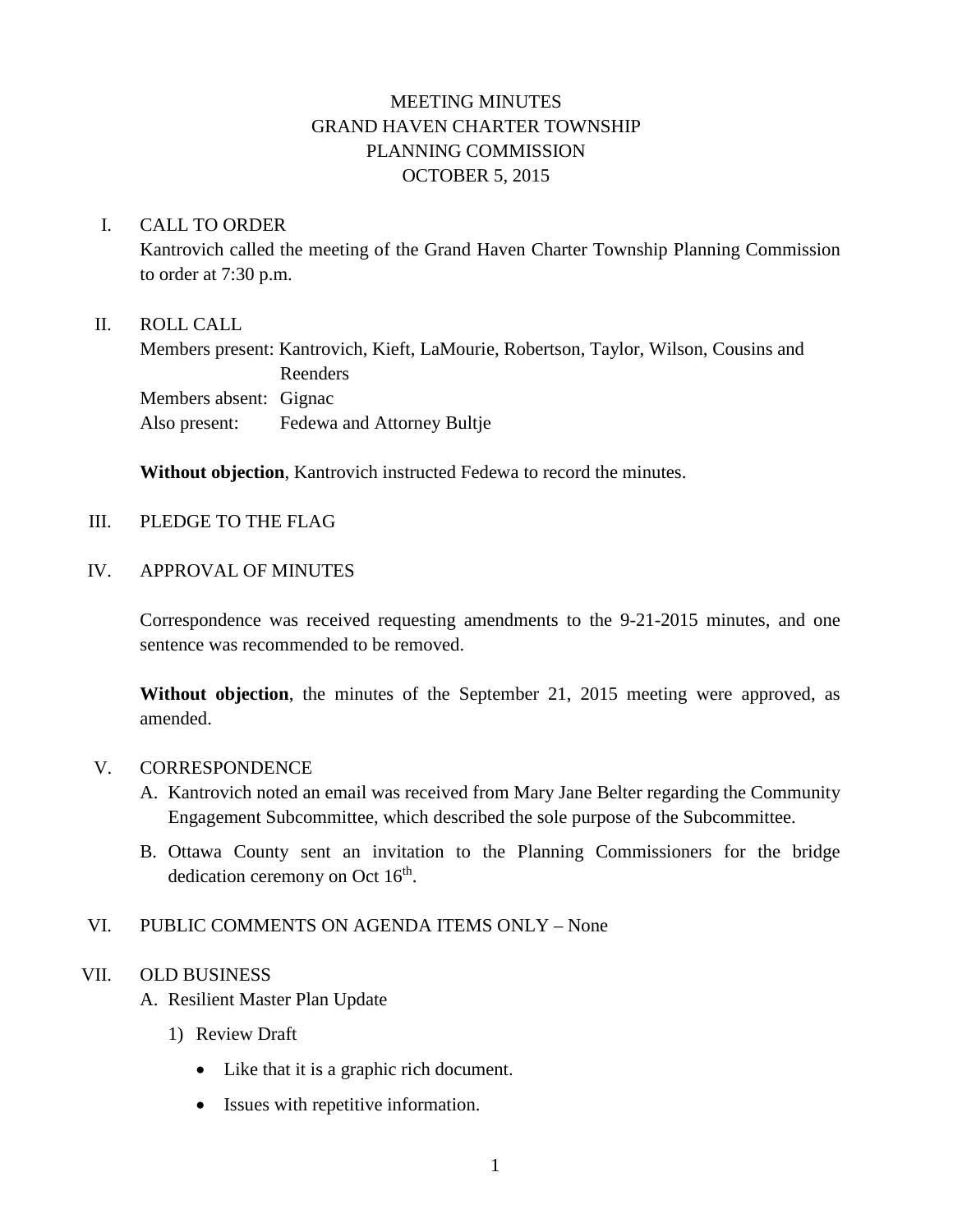- Chapters 2 (*Climate and Shoreline Processes*) and 3 (*Vulnerability Assessment*) read as a textbook, and feel the information is better served as an executive summary in the main document, and move the chapters as a whole into the appendix.
- Too much information that is irrelevant to Grand Haven Charter Township was presented, and should be moved into an appendix.
- 2) Complete Implementation Plan
	- Remove priority, responsibility, and funding columns.
	- Only general/estimated time frame should remain.
- 3) Discuss Impact on Zoning Ordinance
	- Noted this is an opportune time to update the Zoning Ordinance, and address the current development trends the Township is facing, as well as integrate aspects of the Resilient Master Plan.

The Planning Commission is hesitant to recommend the Township Board approve the master plan for public distribution until the recommended changes have been made, and the Commission has had an opportunity to review. Requested a Special Joint Session with the Township Board in order to review the document simultaneously prior to the Community Open House scheduled for October 20<sup>th</sup>.

**Motion** by Reenders, supported by Wilson to postpone consideration of the Resilient Master Plan draft until the amendments have been made by the Land Information Access Association, and the Planning Commission has had an opportunity to review said amendments. **Which motion carried.**

### VIII. NEW BUSINESS

### A. 2016 – 2018 Planning Commission Budget

The Planning Commission expressed a desire to pursue a Zoning Ordinance update/recodification, Sensitive Landscape Study, and Community Engagement projects in the 2016 fiscal year. Requested staff provides a line item budget to review at a future meeting, so an appropriate dollar amount can be assigned to each project.

### IX. REPORTS

- A. Attorney Report None
- B. Staff Report